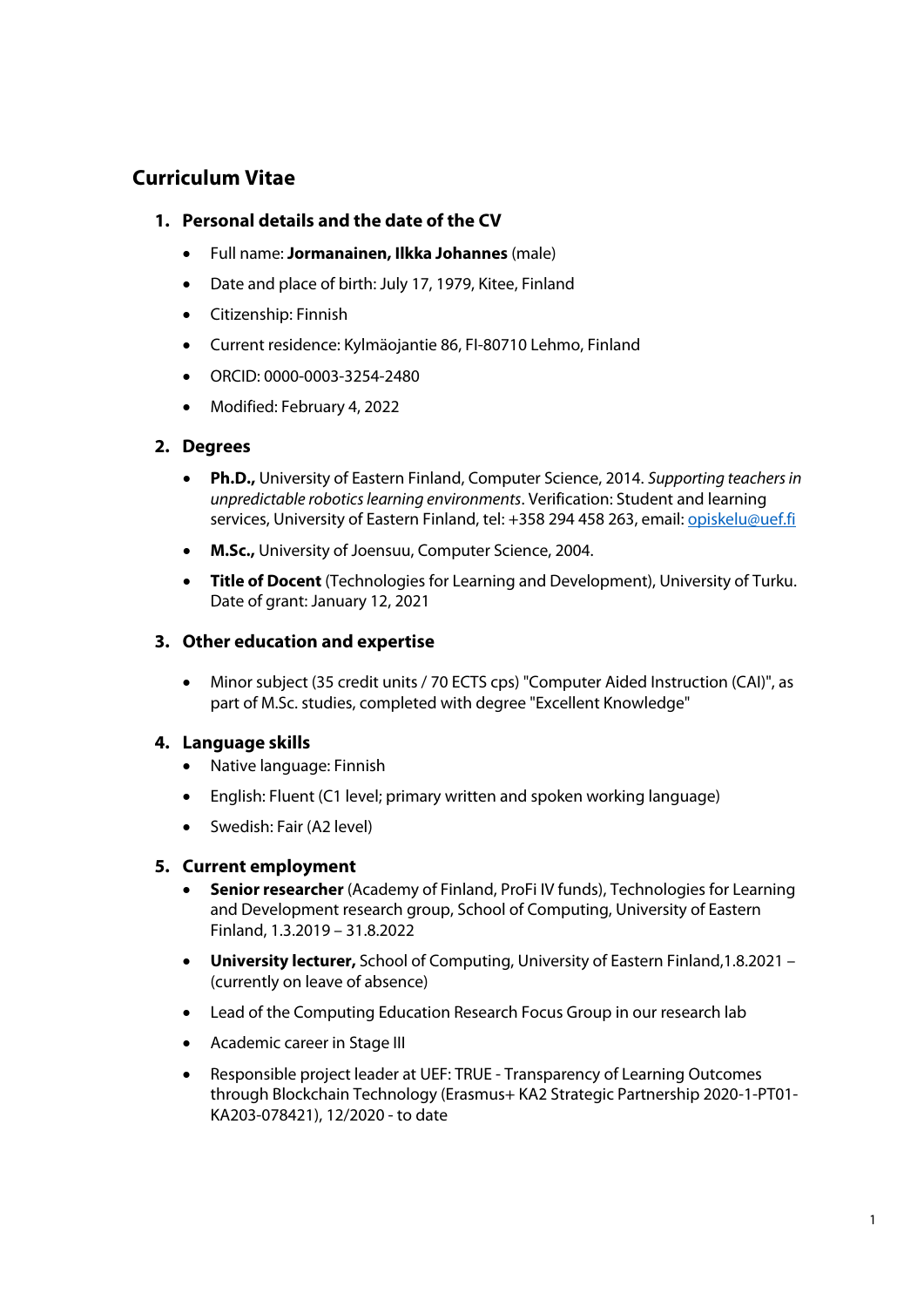## **6. Previous work experience**

- Responsible project leader at UEF: RoboSTEAM Integrating STEAM and Computational Thinking development by using robotics and physical devices (Erasmus+ KA2 Strategic Partnership 2018-1-ES01-KA201-050939), (2018 – 5/2021)
- Post-doctoral researcher, edTech research group, University of Eastern Finland, School of Computing (3/2015 - 2/2019)
- Principal investigator / responsible project leader at UEF: ICT4EEDU Strengthening ICT in Education in Eritrea, (HEI ICI Eritrea Program, CIMO / Ministry of Foreign Affairs in Finland)
- Part-time research consultant, Design and development project for a learning environment for reducing carbon footprint at Karhunmäki primary school, City of Joensuu, 2017
- Principal investigator / responsible project leader at UEF: CONSTRUIT! (Erasmus+ KA2 Strategic Partnership 2014-1-UK01-KA200-001818), TACCLE3 - Coding (Erasmus+ KA2 Strategic Partnership 2015-1-BE02-KA201-012307), 2015 - 2017
- Project manager, Congregational Mobile Technologies (Seurakunnalliset mobiiliteknologiat) project, School of Computing, University of Eastern Finland, 4/2013 - 2/2015
- Executive Director, producer of SciFest festival, 1/2013 4/2013, Joensuun Tiedeseura - Joensuu Science Society ry
- University lecturer, 9/2012 12/2012, University of Eastern Finland, School of Computing
- Short-term consultant (educational technology), 11/2010 2/2011, I4DPeople Ltd.
- Executive Director, producer of SciFest festival, 1/2010 8/2012, Joensuun Tiedeseura - Joensuu Science Society ry
- Assistant, senior assistant, University of Joensuu, Department of Computer Science, 9/2007 - 12/2009
- Researcher, Project Manager, University of Joensuu, Department of Computer Science and Statistics, Technologies and technology education for children with individual needs project (funded by European Social Fund), 12/2006 - 8/2007
- Marking Assistant, The Department of Information Systems, Massey University, New Zealand, 5/2006 - 9/2006
- Assistant, University of Joensuu, Department of Computer Science, 9/2005 12/2005
- Project researcher, University of Joensuu, Department of Computer Science, Development project for technology education (funded by European Social Fund), 6/2003 - 8/2005
- Teacher (partially part-time), 10/2001 6/2003, Virtual Approbatur, University of Joensuu, Department of Computer Science

## **7. Research funding and grants**

*R&D project funding (total 1 555 792* **€***)*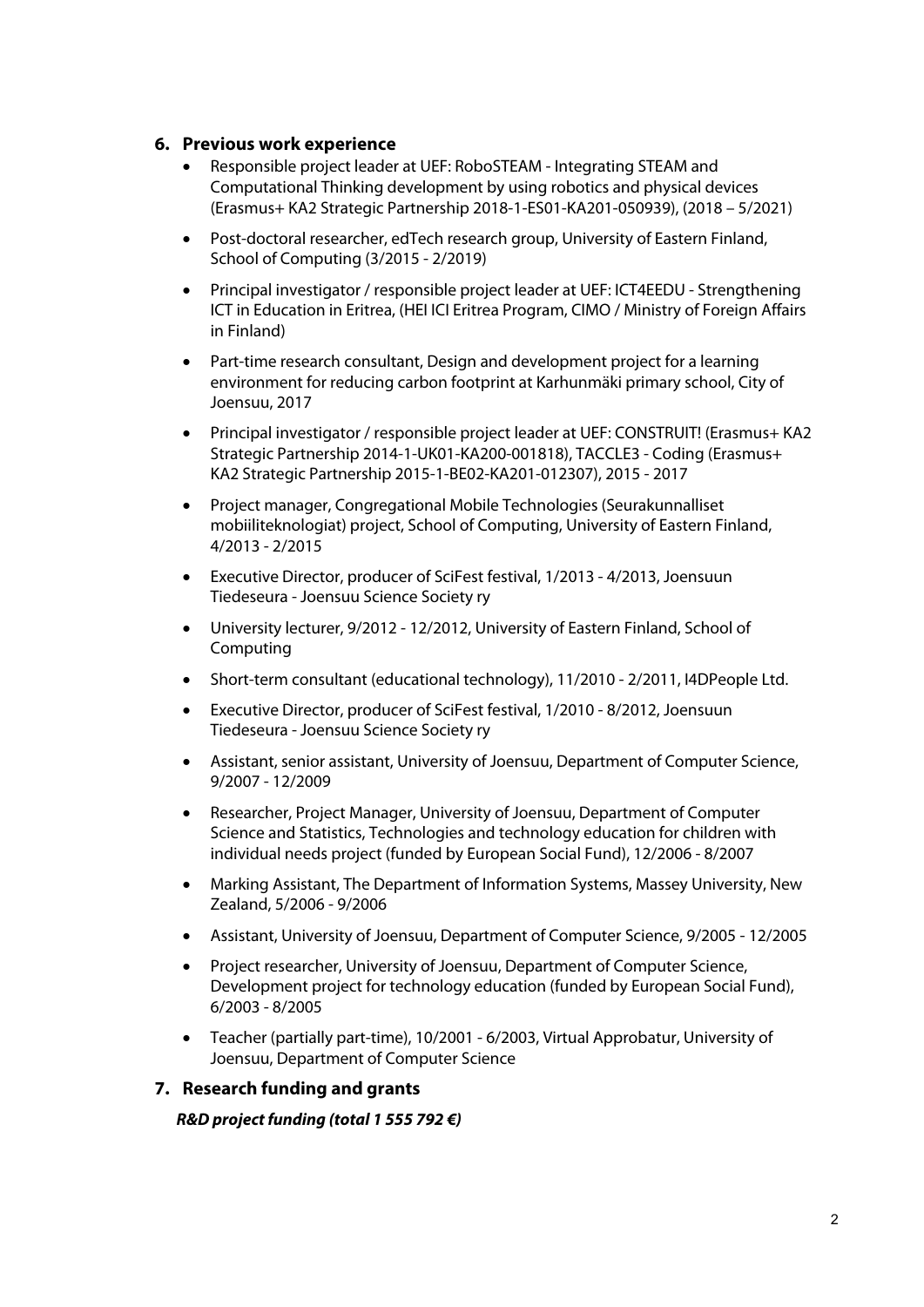- 2018 2021 RoboSTEAM Integrating STEAM and Computational Thinking development by using robotics and physical devices, Erasmus+ KA2 (2018-1-ES01- KA201-050939), 35 222 € (UEF funding), UEF applicant and principal investigator
- 2019 SciBotania Ubiquitous and Context-Aware Learning Environment for Botanical Gardens, Finnish Cultural Foundation, North Karelia regional fund and the Regional Council North Karelia, 15 000 EUR, main applicant
- 2019 Learning Analytics Toolkit for Moodle, University of Eastern Finland, Learning environment development fund, 8 000 EUR, main applicant
- 2017 2018 eCraft2Learn Digital Fabrication and Maker Movement in Education, Horizon 2020 research and innovation framework, initiator of the application; task leader in a work package, total project fund 1 943 248 EUR, UEF share 356 246,75 €
- 2016 2018 ICT4EEDU Strengthening ICT in Education in Eritrea, HEI-ICI, Finnish Ministry of Foreign Affairs, 449 756,73 €, principal project leader
- 2016 2018 TACCLE3 Coding, Erasmus+ KA2 (2015-1-BE02-KA201-012307), 25 459 € (UEF funding), UEF applicant, project leader
- CONSTRUIT! Making construals as a new digital skill for creating interactive open educational resources, Erasmus+ KA2 (2014-1-UK01-KA200-001818), UEF funding 111 609 €, UEF main applicant and leader of the project
- 2015 TopMob a mobile learning environment for university students' practical training periods, University of Eastern Finland, Learning environment development fund, 6 500 EUR, main applicant
- 2013 2015 Congregational Mobile Technologies, European Social Fund (ELY Centre of North Karelia) and The Church Council, 488 000 EUR, main applicant, project leader
- 2014 2015 RobotStory: Digital storytelling and theater performance with educational robotics, Technology Industries of Finland Centennial Foundation, 60 000 EUR, main applicant, project leader

## *Development funds*

• 2007-22 SciFest festival for science and technology, total funding 2,5 M€ (contributions in various levels in application processes)

#### *PhD research grants*

- 2007: Research Scholarship, 16 000 EUR, Finnish Cultural Foundation, North Karelian regional fund
- 2006-7: PhD Scholarship, 1 150 EUR / month, University of Joensuu, Faculty of Science
- 2005: Freemover grant, 1 400 EUR, Rector of University of Joensuu

## **8. Research output**

- Scientific work since 2001
	- o Book chapters, peer-reviewed: 2
	- o Journal articles, peer-reviewed: 7
	- o Conference publications, peer-reviewed: 51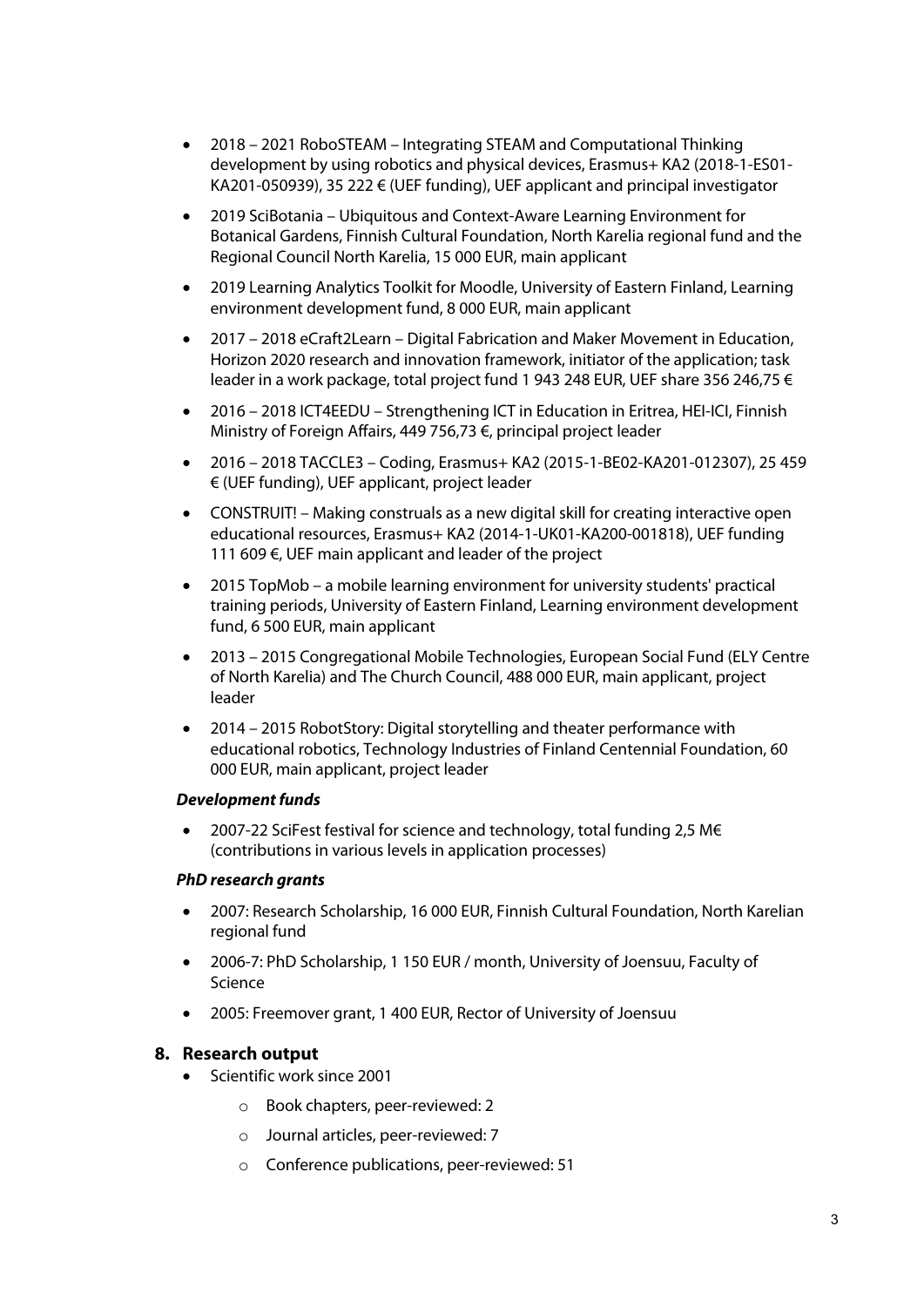- o Monographs: 2
- o Other publications: 3
- Total citations (Google Scholar): 948, h-index 14, i10-index 22

#### *List of 10 most important publications covering the research activities*

Yigzaw, S., **Jormanainen, I**., & Tukiainen, M. (2021). Knowledge Sharing in the Higher Education Environment of Developing Economies – The Case of Eritrea. *The African Journal of Information Systems*, 13(3), Article 6.

Tedre, M., Toivonen, T., Kahila, J., Vartiainen, H., Valtonen, T., **Jormanainen, I**., & Pears, A. (2021). Teaching machine learning in K–12 classroom: Pedagogical and technological trajectories for artificial intelligence education. *IEEE Access*, vol. 9, 110558-110572.

**Jormanainen, I**., & Tukiainen, M. (2020). Attractive Educational Robotics Motivates Younger Students to Learn Programming and Computational Thinking. In *Eighth International Conference on Technological Ecosystems for Enhancing Multiculturality (TEEM'20)*, October 21–23, 2020, Salamanca, Spain. ACM, New York, NY, USA, 7 pages. *Best paper award.*

Mariescu-Istodor, R., & **Jormanainen, I**. (2019). Machine Learning for High School Students. In P*roceedings of 19th Koli Calling International Conference on Computing Education Research*. Article No. 10. ACM, New York, NY, USA. *Best presentation award.*

Toivonen, T., & **Jormanainen, I.** (2019). Evolution of Decision Tree Classifiers in Open Ended Educational Data Mining. In *Proceedings of the Seventh International Conference Technological Ecosystems for Enhancing Multiculturality (TEEM '19)* (pp. 290-296). ACM, New York, NY, USA. *Best paper award.*

Toivonen, T., **Jormanainen, I**., & Tukiainen, M. (2019). Augmented Intelligence in Educational Data Mining. In *Smart Learning Environments*, 6(10), 25 pages.

Saqr M., Nouri J., & **Jormanainen I.** (2019) A Learning Analytics Study of the Effect of Group Size on Social Dynamics and Performance in Online Collaborative Learning. In Scheffel M., Broisin J., Pammer-Schindler V., Ioannou A., Schneider J. (eds) *Transforming Learning with Meaningful Technologies Proceedings of Fourteenth European Conference on Technology Enhanced Learning (EC-TEL 2019)* (pp. 466-479). Lecture Notes in Computer Science, vol 11722. Springer, Cham.

García-Peñalvo, F.J., Rees, A. M., Hughes, J., **Jormanainen, I**., Toivonen T., & Vermeersch, J. (2016). A survey of resources for introducing coding into schools. In *Proceedings of the Fourth International Conference Technological Ecosystems for Enhancing Multiculturality (TEEM '16)* (pp. 19-26), New York, NY, USA: ACM.

**Jormanainen, I**., & Sutinen, E. (2014). Role blending in a learning environment supports facilitation in a robotics class. In *Journal of Educational Technology & Society*, 17(1), 294- 306.

**Jormanainen, I., & Sutinen, E. (2012). Using Data Mining to Support Teacher's** Intervention in a Robotics Class. In Proceedings of Fourth IEEE International Conference on Digital Game and Intelligent Toy Enhanced Learning (pp. 39-46). Los Alamitos, California: IEEE Computer Society.

## **9. Research supervision and leadership experience**

#### **Supervised PhD theses**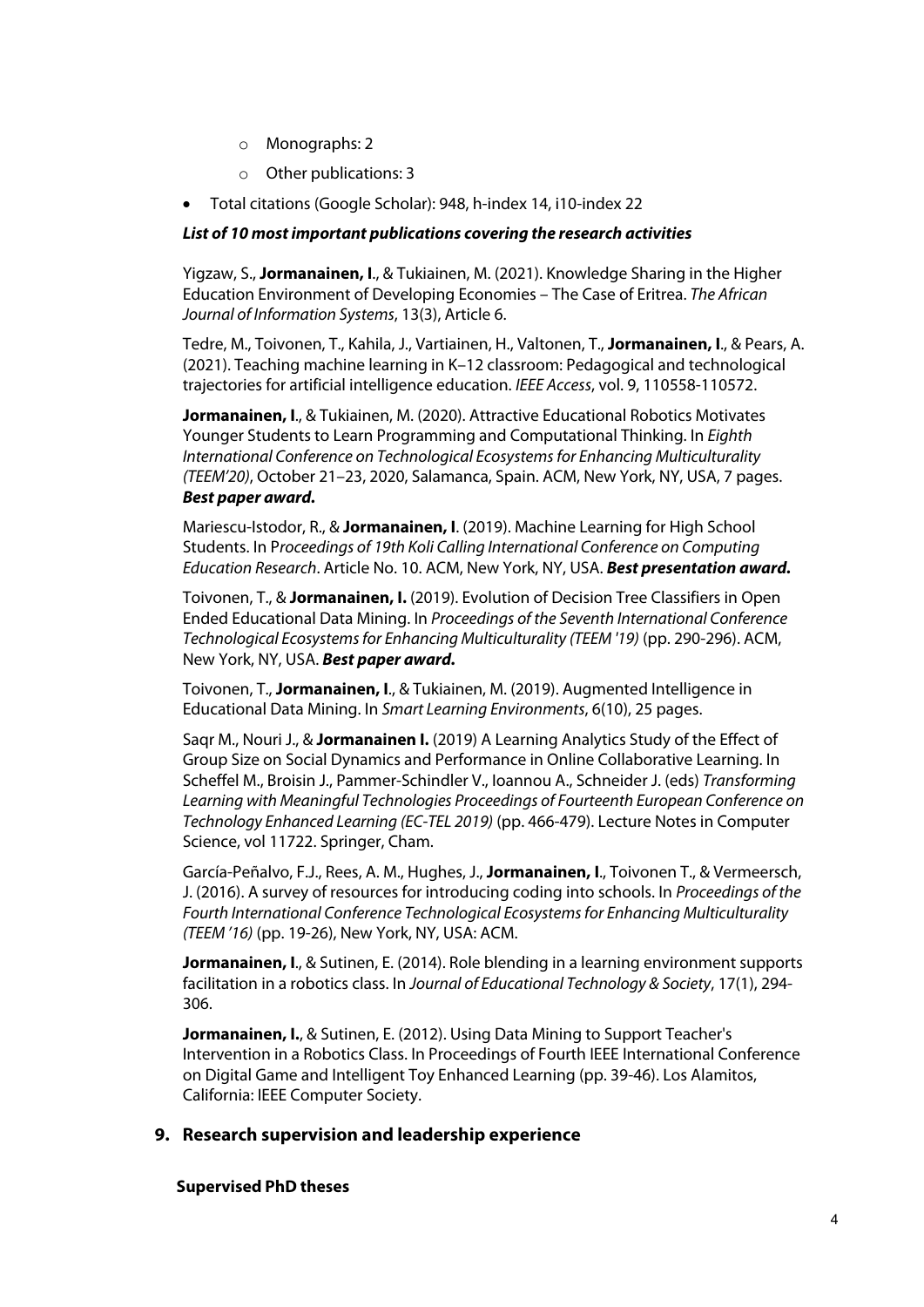- Tapani Toivonen: "Open Machine Intelligence in Education", graduated 10/2020, University of Eastern Finland. Thesis approved with distinction.
- Supervisor of eight active UEF SCITECO PhD students from Eritrea, Namibia, Uganda, Ghana, and Finland.

#### **Supervised MSc theses**

- Aaro Alhainen: "Opiskelijoiden oppimistulosten ennakointi koneoppimisen menetelmillä", graduated 10/2021, University of Eastern Finland
- Natnael Yacob Asgedom: "Robotic and block-based programming with Text Interpreter for motivating novice programmers", graduated 10/2021, University of Eastern Finland
- Salseng Mrong: "Visualization of the Artificial Neural Network for Machine Learning novices", graduated 3/2021, University of Eastern Finland
- Teemu Airaksinen: "Työpöytäsovelluksen ja verkkosovelluksen vertailu käytettävyyden näkökulmasta", graduated 12/2020, University of Eastern Finland
- Ville Mustonen: "HOPLAA! Liikuntaa pelillistävän mobiilisovelluksen toteutus ja tuotetun datan analyysi," graduated 12/2020, University of Eastern Finland
- Sha Md. Nayeem: "Updating Machine Register with Robotic Process Automation", graduated 10/2020, University of Eastern Finland
- Joel Jumppanen: "Games in informatics technology education", graduated 2/2018, University of Eastern Finland
- Tapani Toivonen: "Extending Empirical Modelling with a physical computing framework", graduated 6/2016, University of Eastern Finland
- Pasi Saukkonen: "Encountered problems with iPads in teaching in Finland", graduated 12/2015, University of Eastern Finland
- Ville Räisänen: "Efficiency and battery usage in Android apps", graduated 12/2015, University of Eastern Finland
- Mikko Laamanen: "Architecture of theatre robotics", University of Eastern Finland, graduated 3/2015, University of Eastern Finland

## **10. Teaching merits**

- 2019: Invited course on educational robotics, University of Turku overseas campus at University of Namibia, Windhoek, Namibia
- 2015-17: Intensive courses on educational technologies, edtech laboratory functions, and mobile programming, Eritrea Institute of Technology, Eritrea, ICT4EEDU HEI-ICI Eritrea project, funded by Ministry of Foreign Affairs, Finland
- 2010, 2011: Intensive courses on technology education and robotics, I4D People Ltd, Initiation of Kids' Club Mozambique living lab project under STIFIMO programme, Maputo and Nampula, Mozambique
- 2010: Lecturer and course coordinator, ICT for Job Creation intensive course, University of Pretoria, South Africa, OpenDoors network, CIMO North-South-South mobility program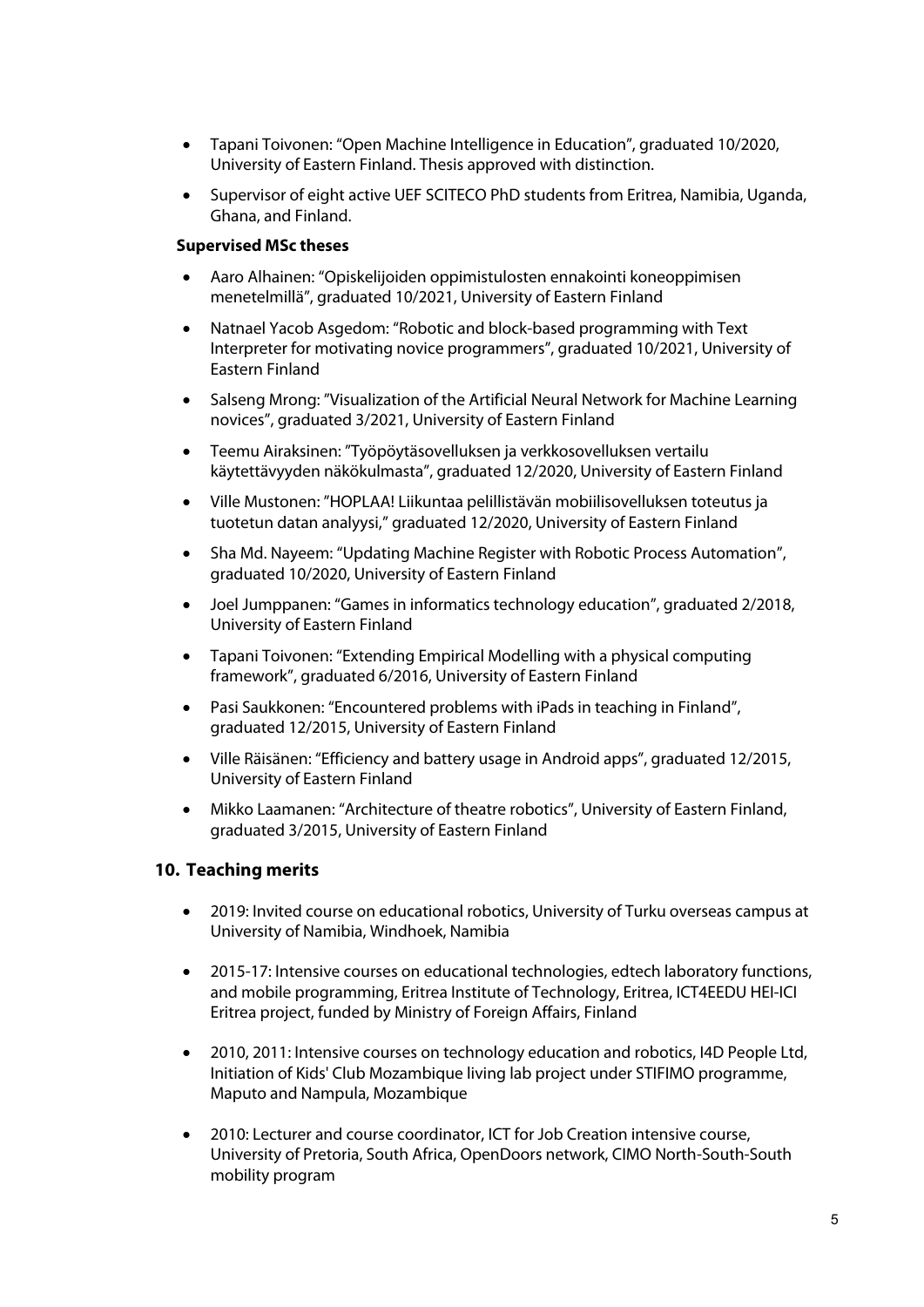- 2009, 2010: Visiting teacher on technology education, Lusaka, Zambia, TEDITE project, Evangelical Folk High School of Kitee
- 2009: Lecturer and course coordinator, ICT for Creative Business Planning intensive course, Purbanchal University, Biratnagar, Nepal, OpenDoors network, CIMO North-South-South mobility program
- Various courses at the University of Joensuu / University of Eastern Finland
	- o 2020-21, lecturing and exercise groups, Robotics and XR
	- o 2019-21, lecturing and exercise groups, State-of-the-art technologies in Digital Learning Environments
	- o 2015-20, principal teacher in online course, Human Factors of Interactive **Technology**
	- o 2018, lecturing and exercise groups, Robotics
	- o 2017-19, contact teacher for the first year programming courses, Programming I - III
	- o 2017, lecturing and exercise groups, Programming II (object-oriented programming in Java)
	- o 2016, lecturing and exercise groups, Robotics and embedded systems
	- o 2012, lecturing and exercise groups, Introduction to programming
	- o 2008, co-lecturing Introduction to programming with prof. Erkki Sutinen, exercise groups of the course
	- o 2001-3, programming courses at the Virtual Approbatur program
	- o 2000-3, exercise groups on courses of IT passport program
- 2001-14: Development of SciKids' (formerly known as Kids' Club) technology education framework, regular teaching and tutoring in various SciKids' technology clubs and intensive camps

# **11. Awards and honours**

- 2020: Best Paper Award for Computational Thinking and Robotics in Education track, 8th International Conference on Technological Ecosystems for Enhancing Multiculturality (TEEM 2020)
- 2019: Best Presentation Award, 19th Koli Calling International Conference on Computing Education Research
- 2019: Best Learning Analytics Paper Award, 7th International Conference on Technological Ecosystems for Enhancing Multiculturality (TEEM'19)
- 2018: Best Poster Award, 18th Koli Calling International International Conference on Computing Education Research
- 2004: Fast Master award, 600 EUR, University of Joensuu, Department of Computer Science

# **12. Other key academic merits**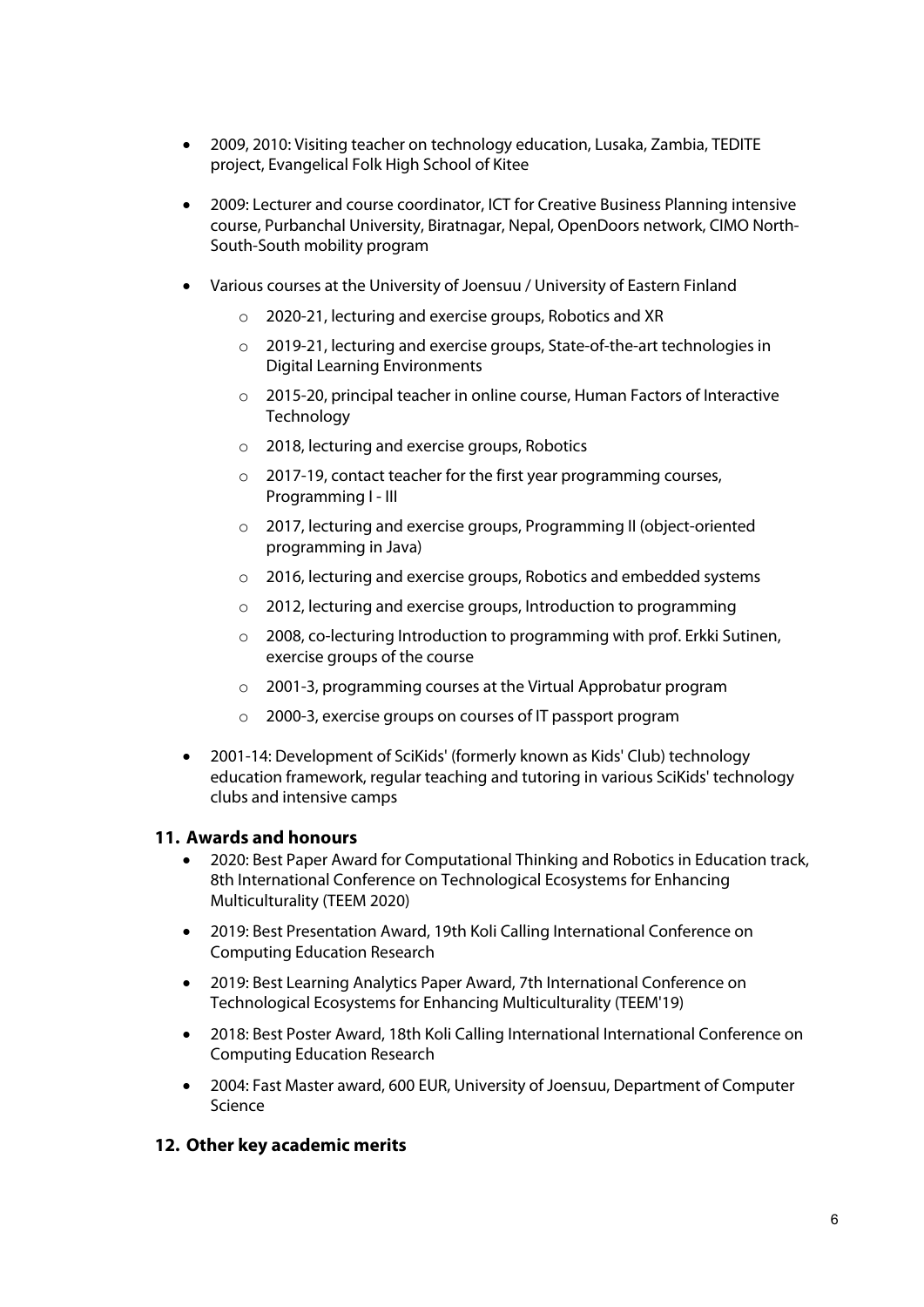- External reviewer of the PhD Thesis "Contribution to the understanding, creation and conduction of technology-enhanced educational escape rooms", Universidad Politécnica de Madrid, Spain (2021)
- Guest editor, Special issue of Applied Sciences: "Intelligent Robotics Education" (2021)
- Opponent of a doctoral dissertation ("Possibilities of Bodily Learning in Science Education"), Faculty of Information Technology, Univerisity of Jyväskylä (December 2020)
- Reviewer for funding application, The Dutch Research Council (2020)
- Local chair, Koli Calling International Conference on Computing Education Research  $(2010 - 2021)$

#### *Program committee member / peer reviewer in the following conferences and scientific publications*

- ACM International Computing Education Research Conference (ICER)
- Computers & Education
- Computers in Human Behavior
- DEANZ Conference (The New Zealand association for professionals working in flexible, open and networked education)
- EDUROBOTICS International Conference
- IEEE International Conference on Advanced Learning Technology (ICALT)
- IEEE International Workshop on Wireless, Mobile and Ubiquitous Technologies in Education (WMUTE)
- **IEEE Transactions on Education**
- Informatics in Education journal
- International Conference on Computers in Education (ICCE)
- International Koli Calling Conference on Computing Education Research
- International Journal of Social Robotics
- Journal of Educational Technology and Society
- Journal of Advanced Technology for Learning
- Smart Learning Environments journal
- Work abroad, research visits, invited talks abroad

#### *Work abroad, research visits, invited talks abroad*

- 2016: Invited talk: Arts Meet Robot Toward Inclusive STEAM Education, The EDUROBOTICS 2016 International conference, Athens, Greece
- 2012: Invited workshop leader, Workshop A The Content: The Relevance of Content - Shilly-shallying vs. Critical Thinking, SiS Catalyst / EUCU.NET joint conference, University of Porto, Portugal
- 2009: Visiting researcher (four weeks), Meraka Institute, CSIR, South Africa
- 2009: Research visit, University of Warwick, UK